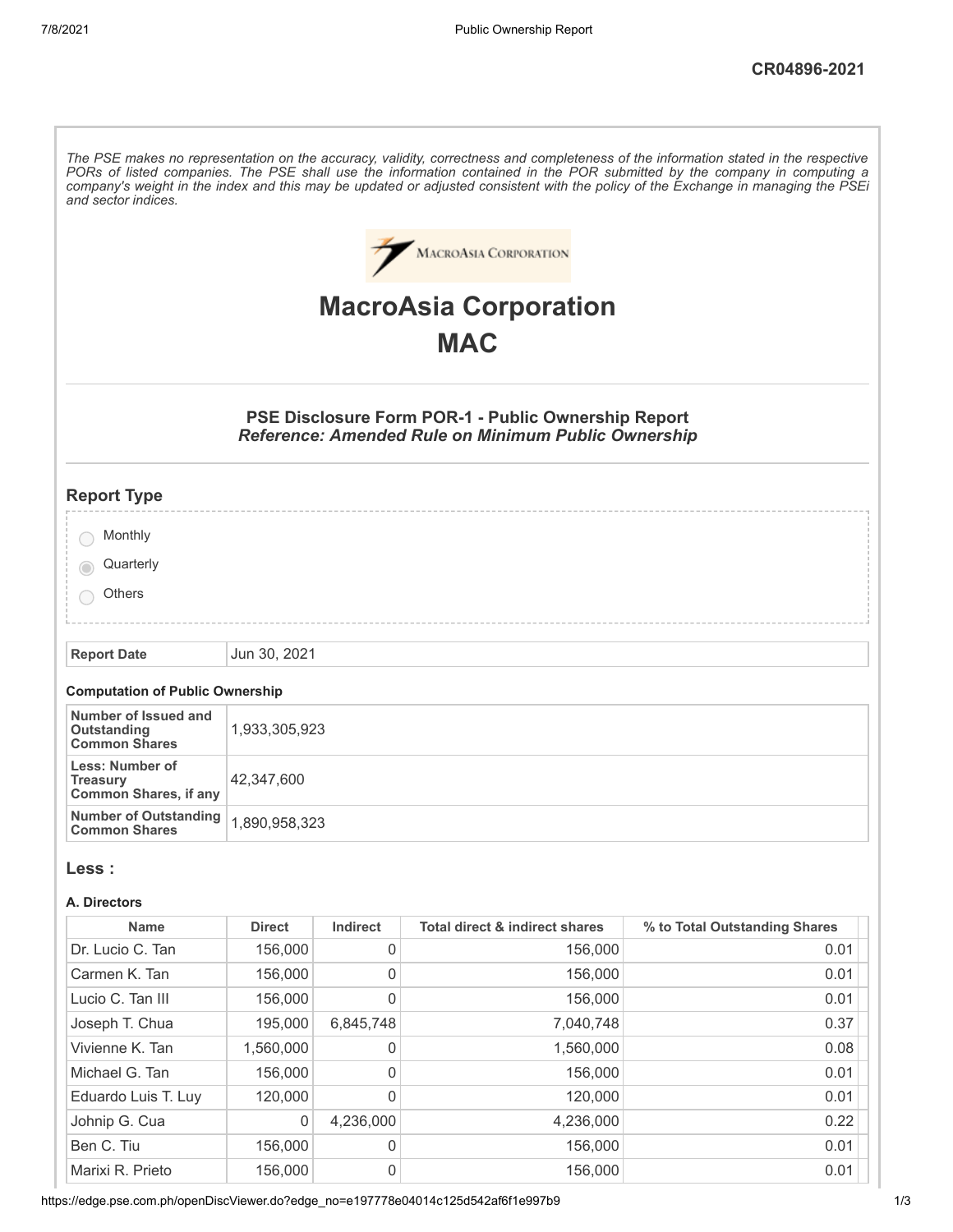#### 7/8/2021 Public Ownership Report

| Samuel<br>UV | 156.000   | 918.840    | .074.840   | $0.06^{\circ}$ |
|--------------|-----------|------------|------------|----------------|
|              | 2,967,000 | 12.000.588 | 14,967,588 | U.O            |

#### **B. Officers**

| <b>Name</b>                     | <b>Direct</b> | Indirect          | Total direct & indirect shares | % to Total Outstanding Shares |
|---------------------------------|---------------|-------------------|--------------------------------|-------------------------------|
| Atty, Florentino M. Herrera III |               | 358,800 8,375,564 | 8.734.364                      | 0.46                          |
|                                 | 358.800       | 8,375,564         | 8,734,364                      | 0.46                          |

#### **C. Principal/Substantial Stockholders**

| <b>Name</b> | <b>Direct</b> | Indirect | Total direct & indirect shares | % to Total Outstanding Shares |
|-------------|---------------|----------|--------------------------------|-------------------------------|
|             |               |          |                                |                               |
|             |               |          |                                |                               |

# **D. Affiliates**

| Name                                   | <b>Direct</b> | Indirect         | <b>Total direct &amp; indirect</b><br>shares | % to Total Outstanding<br><b>Shares</b> |
|----------------------------------------|---------------|------------------|----------------------------------------------|-----------------------------------------|
| Baguio Gold Holdings Corp.             | 137,280,000   | 0                | 137,280,000                                  | 7.26                                    |
| Conway Equities, Inc.                  | 132,771,600   | 0                | 132,771,600                                  | 7.02                                    |
| Pan Asia Securities Corp.              | 111,958,302   | 0                | 111,958,302                                  | 5.92                                    |
| Solar Holdings Corp.                   | 92,040,000    | 0                | 92,040,000                                   | 4.87                                    |
| Dragonstar Management Corp             | 83,850,000    | 0                | 83,850,000                                   | 4.43                                    |
| Profound Holdings, Inc.                | 74,100,000    | 0                | 74,100,000                                   | 3.92                                    |
| Excel Ventures, Inc                    | 73,951,800    | 0                | 73,951,800                                   | 3.91                                    |
| <b>Bigearth Equities Corporation</b>   | 72,540,000    | 0                | 72,540,000                                   | 3.84                                    |
| Palomino Ventures, Inc.                | 45,084,000    | 0                | 45,084,000                                   | 2.38                                    |
| Primeline Realty, Inc                  | 39,000,000    | $\mathbf 0$      | 39,000,000                                   | 2.06                                    |
| Artisan Merchandising Corp             | 39,000,000    | 0                | 39,000,000                                   | 2.06                                    |
| Golden Path Realty Corporation         | 39,000,000    | 0                | 39,000,000                                   | 2.06                                    |
| Clipper 8 Realty & Development<br>Corp | 39,000,000    | 0                | 39,000,000                                   | 2.06                                    |
| Absolute Holdings & Equities, Inc      | 39,000,000    | $\mathbf 0$      | 39,000,000                                   | 2.06                                    |
| Caravan Holdings Corporation           | 39,000,000    | 0                | 39,000,000                                   | 2.06                                    |
| <b>Quality Holdings Inc</b>            | 39,000,000    | 0                | 39,000,000                                   | 2.06                                    |
| Sunway Equities inc                    | 35,053,200    | 0                | 35,053,200                                   | 1.85                                    |
| Infinity Equities Incorporated         | 34,320,000    | 0                | 34,320,000                                   | 1.81                                    |
| <b>Bestview Development Corp</b>       | 34,320,000    | 0                | 34,320,000                                   | 1.81                                    |
| <b>Basic Options Inc</b>               | 34,320,000    | 0                | 34,320,000                                   | 1.81                                    |
| <b>Winsor Merchandising Corp</b>       | 34,320,000    | 0                | 34,320,000                                   | 1.81                                    |
| Prima Equities & Investments Corp      | 34,320,000    | 0                | 34,320,000                                   | 1.81                                    |
| Legacy Holdings Inc                    | 34,320,000    | 0                | 34,320,000                                   | 1.81                                    |
| Kinston Realty & Development Corp      | 34,320,000    | 0                | 34,320,000                                   | 1.81                                    |
| <b>Wonderoad Corporation</b>           | 12,500,000    | 0                | 12,500,000                                   | 0.66                                    |
|                                        | 1,384,368,902 | $\boldsymbol{0}$ | 1,384,368,902                                | 73.15                                   |

# **E. Government**

| <b>Name</b> | <b>Direct</b> | Indirect | Total direct & indirect shares | % to Total Outstanding Shares |
|-------------|---------------|----------|--------------------------------|-------------------------------|
|             |               |          |                                |                               |
|             |               |          |                                |                               |

## **F. Banks**